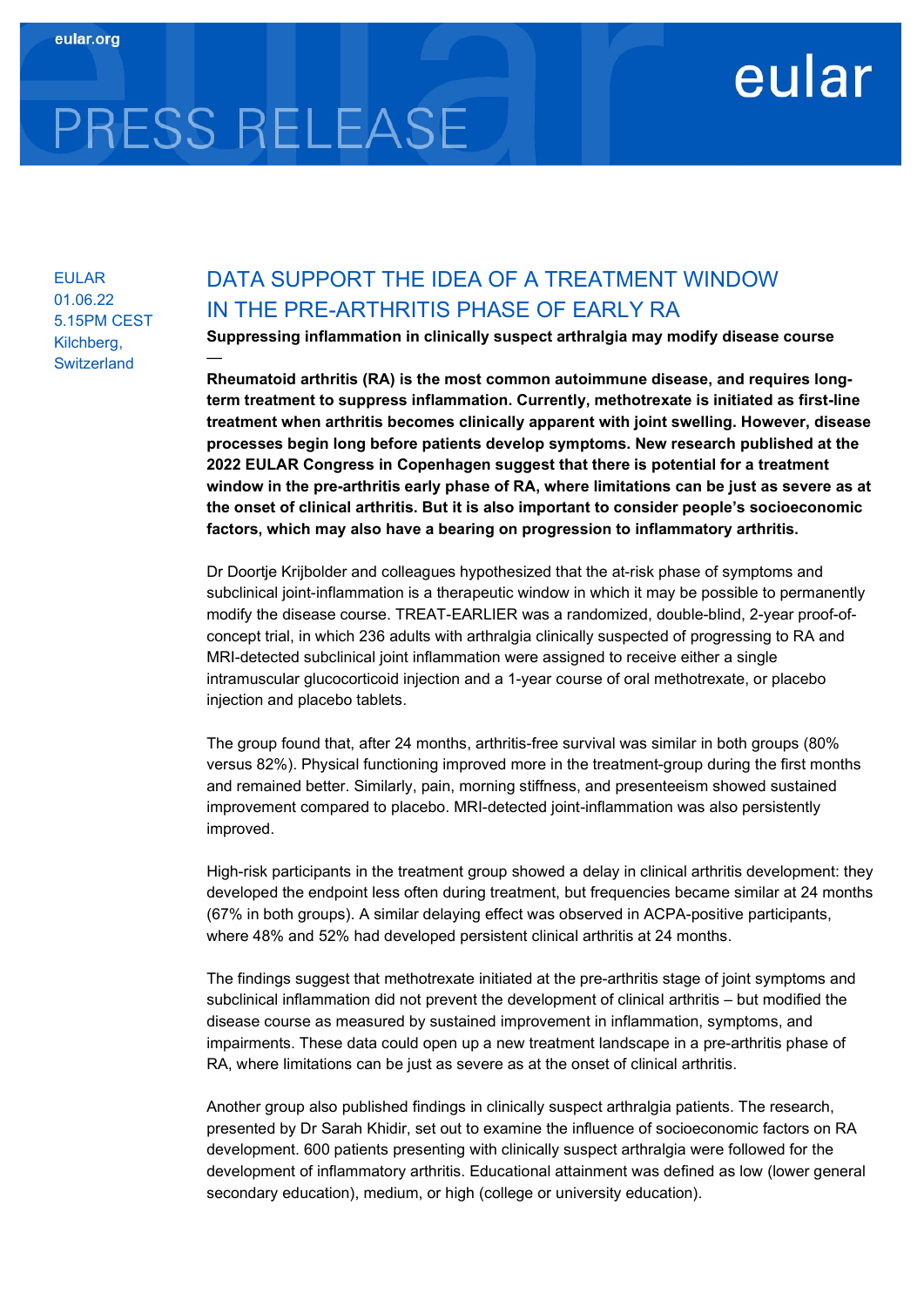Results showed that patients with a low level of educational attainment were older, had a higher body mass index (BMI), and smoked more often compared to patients with a high educational level. But even after adjusting the data to take into account age, BMI, and smoking status, low educational attainment was associated with increased development of inflammatory arthritis.

The group also reported that patients with a lower educational level had higher levels of subclinical inflammation at presentation, which was associated with a higher risk of progression to inflammatory arthritis.

This is the first evidence that lower educational attainment of patients with arthralgia is associated with a higher risk of developing arthritis. Further research into the role of socioeconomic factors on the development of RA is needed.

#### Source

Krijbolder D, et al. Intervention with Methotrexate in Arthralgia at Risk for Rheumatoid Arthritis to reduce the Development of Persistent Arthritis and its Disease Burden (TREAT EARLIER): a double-blind, randomised, placebo-controlled trial. Presented at EULAR 2022; abstract OP0070.

Khidir S, et al. Clinically suspect arthralgia patients with a low level of educational attainment have an increased risk to develop inflammatory arthritis. Presented at EULAR 2022; abstract OP0036.

#### About EULAR

EULAR – the European Alliance of Associations for Rheumatology – is the European umbrella organisation representing scientific societies, health professional associations and organisations for people with rheumatic and musculoskeletal diseases (RMDs). EULAR aims to reduce the burden of RMDs on individuals and society and to improve the treatment, prevention and rehabilitation of RMDs. To this end, EULAR fosters excellence in education and research in the field of rheumatology. It promotes the translation of research advances into daily care and fights for the recognition of the needs of people with RMDs by the EU institutions through advocacy action.

#### About the EULAR European Congress of Rheumatology

Since its introduction in 2000, the annual EULAR European Congress of Rheumatology has become the primary platform for exchange of scientific and clinical information in Europe. It is also a renowned forum for interaction between medical doctors, scientists, people with arthritis/rheumatism, health professionals and representatives of the pharmaceutical industry worldwide. The EULAR congress is usually held in June in one of the major cities in Europe.

The scientific programme covers a wide range of topics on clinical innovations, clinical, translational and basic science. Meetings set up by associations of people with arthritis/rheumatism, health professionals and the health care industry complement the programme. The poster sessions, offering lively interaction between presenters and participants, are regarded by many as the heart of the congress.

Over the years, the EULAR Congress has gained a reputation of being a most innovative platform for the practicing physician particularly with respect to the acquisition of information on novel clinical research. The congress attracts more than 18,000 delegates from more than 130 countries.